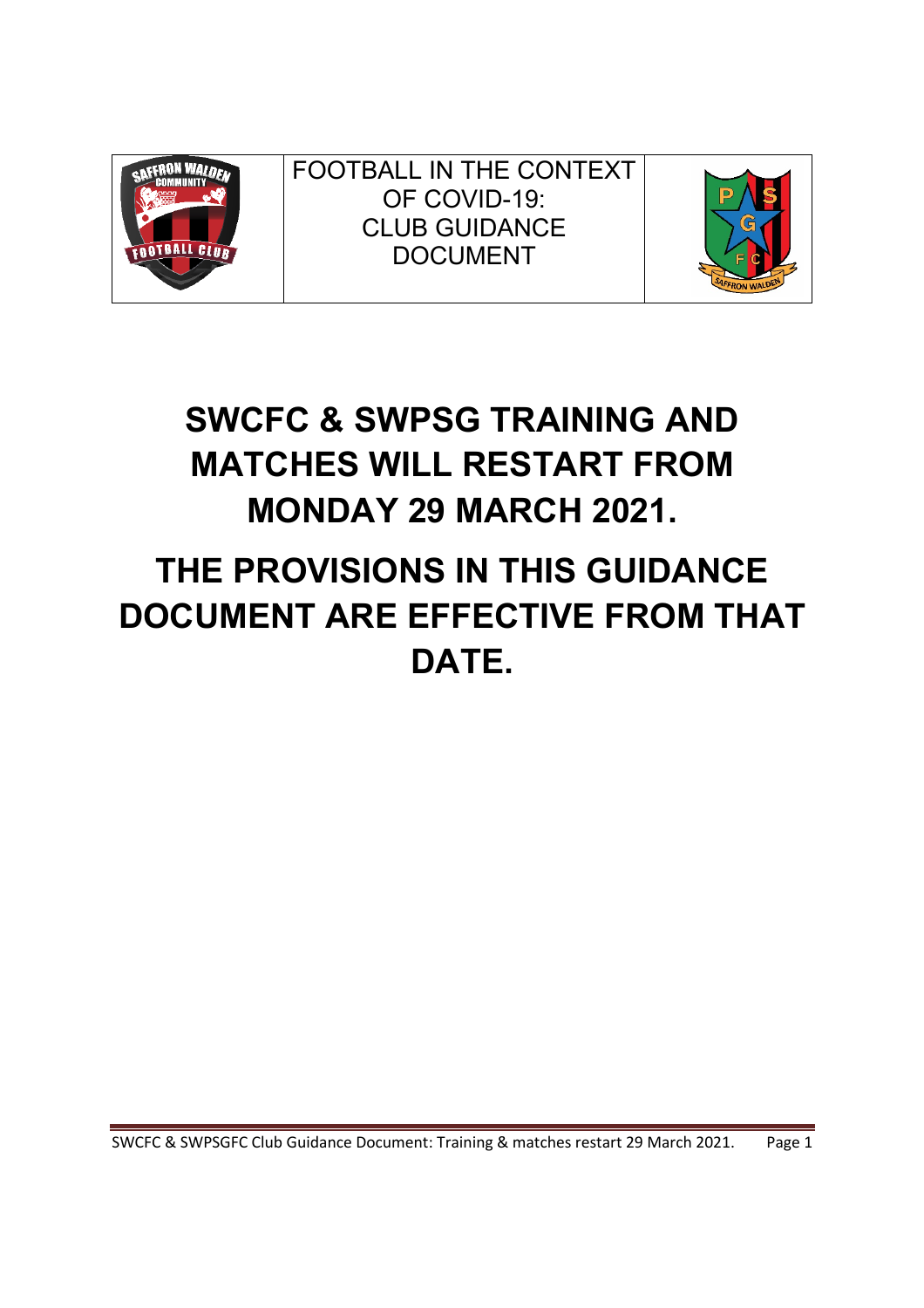## **GUIDANCE DOCUMENT: INTRODUCTION AND CONTENTS PAGE**

This document has been developed by a joint working group of SWCFC and SWPSG coaches (members set out in section 6 of this document). It is for coaches, parents and players, and takes account of both Government and Football Association guidance, and also the specific context and environment for SWCFC and SWPSG.

This is version 5 of the document. Version 1 was published on 26 July, v2 on 28 August, v3 on 6 October, and v4 on 2 December 2020. All training and matches were suspended from 26 December 2020 to 28 March 2021 (inclusive). The guidance will be updated and reissued periodically if/as required as guidance changes.

This document (and related supplementary papers) will be available on the SWCFC website: www.swcfc.club and linked to the SWPSG website: www.psgfc.co.uk

The Document contains the following sections:

- 1. Safeguarding and First Aid Guidance
- 2. Information Pack for Parents (including standalone page for parental signing)
- 3. Training and Match Protocols Advice for Coaches
- 4. Equipment and Venues
- 5. Risk Assessment see also related Annexes on website
- 6. Further Advice, Links, and Contacts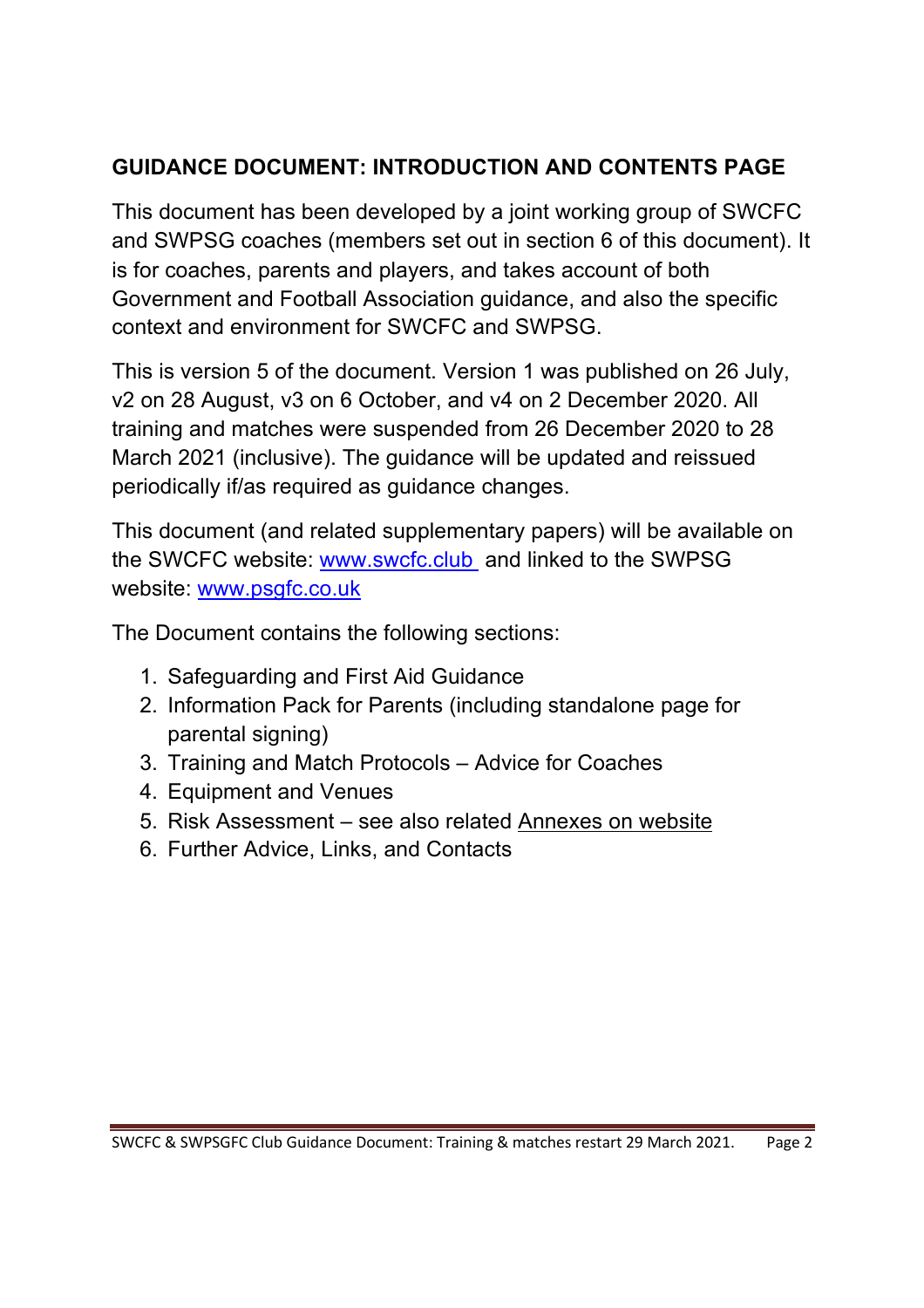## **1. Safeguarding and First Aid Guidance**

#### Introduction

This document covers the detail for safeguarding and first aid provision for youth football at our two clubs.

#### **Safeguarding**

All coaches and helpers involved in running sessions will hold a valid and current DBS certificate linked to the relevant club (i.e. either SWCFC or SWPSG) on the FA database. No adult will be permitted to take part in any training session without such DBS clearance.

In line with the latest government guidance, sessions will be run on the basis of NSPCC ratios: Ages 4-8 – one adult to six children; Ages 9-12 – one adult to eight children; ages 13-18 – one adult to ten children. These must be a minimum of two adults present with FA-DBS checks linking to SWCFC or SWPSG (as appropriate) at any one time.

Any other adults involved in the running of training sessions, including but not limited to stewarding of spectators, supervision of toilet facilities and cleaning of equipment, will not be allowed to be on their own with any player under the age of 18 or any vulnerable adults.

Children will never be working 1:1 with a coach unless their parent/carer is present and observing social distancing.

#### First Aid

All coaches are already provided with a standard first aid kit. This kit will be supplemented with the following items for provision of first aid during the current pandemic:

- Gloves
- Face mask
- Visor
- Disposable apron
- Disinfectant wipes
- Hand sanitiser

Before attending, coaches will carry out their own self-check to ensure they are able to carry out a training session.

On arrival at a session, all players, coaches and helpers should wash their hands thoroughly.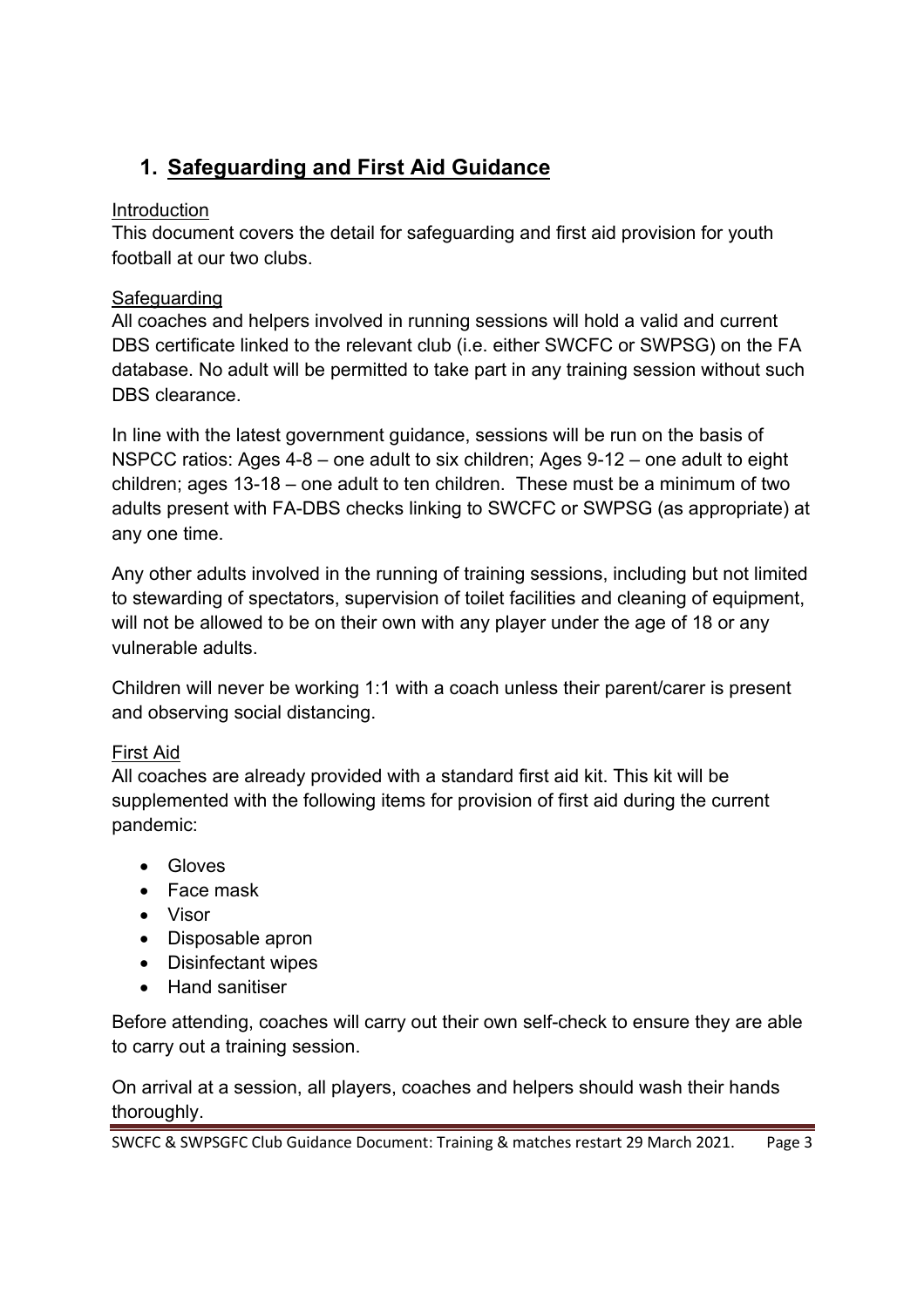After a long period of inactivity (or low activity), players may be more susceptible to injury. Coaches will therefore ensure proper warm-ups are carried out, the physical intensity of sessions will be gradually increased and the suitability of a session will take into account the individuals involved. Decreasing the risk of injury is important whilst social distancing is in place.

Should a player require first aid **during a session** then only a first aid trained coach or helper may administer first aid. Those carrying out first aid should be equipped with the appropriate personal protective equipment to protect themselves and others if they need to compromise social-distancing guidelines to provide medical assistance. Parents or other untrained helpers should not intervene in first aid provision unless instructed to do so by the coach in charge of the session.

If a player becomes symptomatic during a session, they should immediately be removed from the session and taken home as soon as possible by a member of their household.

At the end of a session, all players, coaches and helpers should wash their hands thoroughly.

#### What we need you to do

Give your informed consent for your child(ren) to participate in training sessions via the statement(s) provided on page 9.

Ensure that you and your child(ren) adhere to the government guidelines should you or anyone in your household experience symptoms or be contacted by NHS Test and Trace and not put others in danger by attending sessions when ill.

Ensure that you and your child(ren) follow the guidelines outlined by the club regarding the safe running of training sessions.

First Aid guidance for returning to competitive grassroots football issued by The FA on 24 March 2021 can be found at

https://www.thefa.com/-/media/thefacom-new/files/get-involved/2021/first-aidguidance-for-returning-to-competitive-grassroots-football---24-march-2021.ashx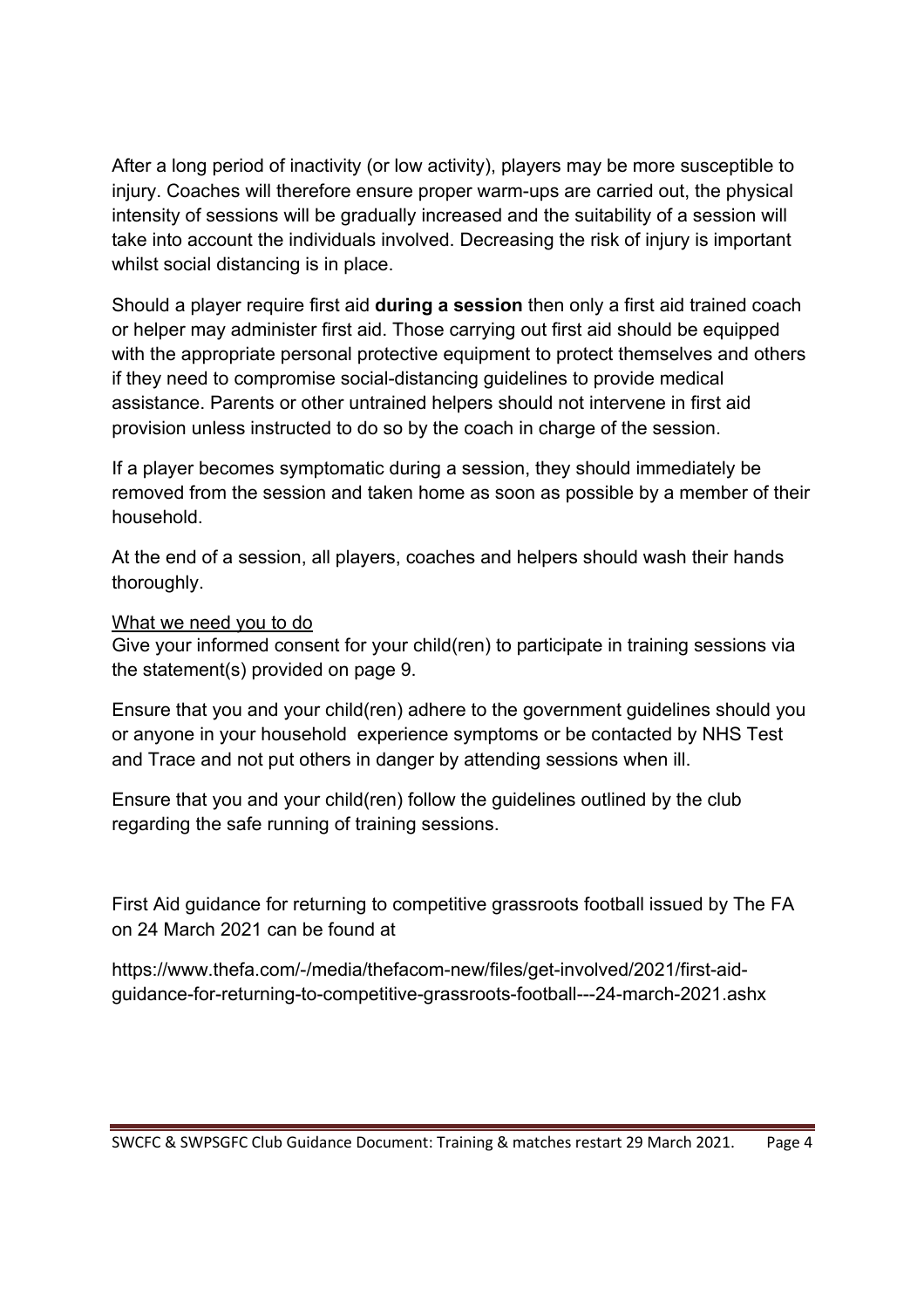## **2. Information Pack for Parents**

#### *What does this section provide?*

- 1. a summary of FA guidance for training with social distancing
- 2. how our teams will approach our return to training and matches
- 3. what will be expected from parents and players
- 4. a template for coaches to seek the consent of parents

*NOTE: Please read this document carefully and encourage your child/player to do so, where appropriate. Please note, as per the latest FA guidance, before your child attends training you will need to explicitly give written consent to the club and coach, that you are comfortable with the club's COVID-19 planning arrangements. A template for coaches to seek consent of parents is set out on page 9 of this document.*

#### **1. FA guidelines at a glance**

*You can find the full official guidance from The FA at their website: www.theFA.com/about-football-association/covid-19*

The main points are as follows:

- Football can take place outdoors in groups of up to 30 people, including coaching staff (see also the advice on NSPCC ratios, in *Safeguarding and First Aid* section above).
- Spectators are not permitted in the initial reopening from 29 March 2021, except for the purposes of safeguarding children; this is limited to one parent or carer per child and social distancing must be maintained. Please speak to your team manager or Covid-19 Officer if you have any queries about this new restriction.
- In outdoor competitive training and matches, physical contact is allowed, but for all other activity (e.g. warm- ups/cool-downs) the Government guidance on social distancing should be observed.
- Wherever possible, including breaks in play and during team talks, players and coaches must respect social distancing guidelines, meaning keeping a distance of no less than 2m or 1m with a face mask.
- Players and coaches must practice frequent hand hygiene.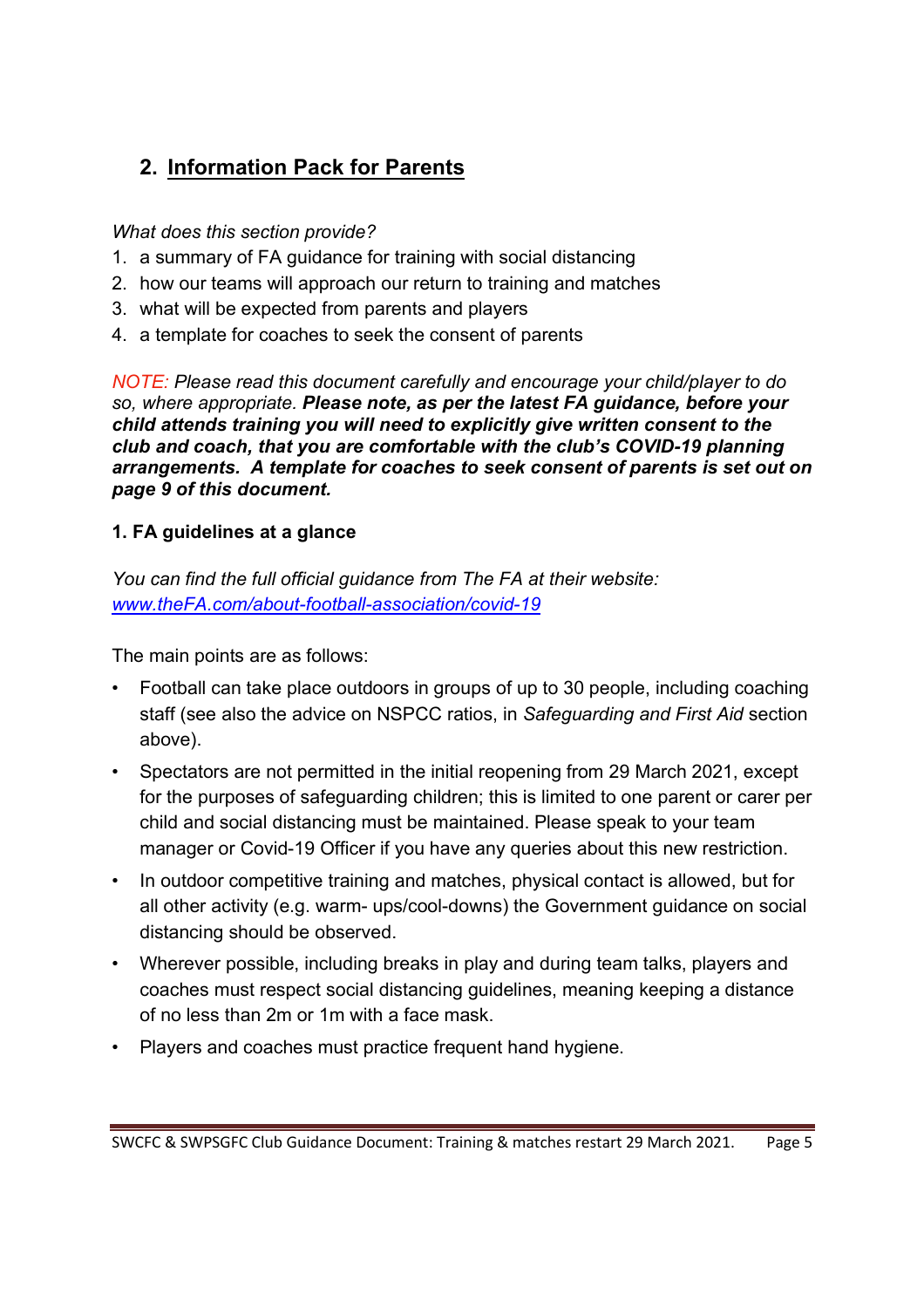- Players should avoid touching equipment with their hands. Furthermore, spectators must not retrieve the ball if it goes out of play; a player or coach should retrieve the ball using their feet.
- Travel to and from the venue should only be with members of your own household or by a socially-distanced method (e.g. cycling or walking).
- Bring your own water bottle and hand sanitizer, both clearly marked with your name.
- First aid can be administered by parents or by first-aid trained coaches and assistants who are wearing appropriate PPE.
- Supporters, parents and other spectators should remain socially distanced whilst attending any sessions/events. Spectator groups must be restricted to discrete six person gathering limits and spread out, in line with wider government guidance.
- You should also ensure you 'sign in' to the club venue, either by using the QR code pinned up or by signing in to the physical 'sign in' sheet that has been provided by the club.
- The FA have issued a Code of Behaviour document for playing football during Covid-19 entitled "Appendix 1", which is appended at the end of this guidance document. Please read it and share it with your player.
- If you suspect you, your child or someone in your household may have COVID-19, you should isolate and get a COVID test.
- **Do not come to training or matches if you or any members of your household feel unwell, are isolating, or have had a positive COVID-19 test in the last 2 weeks.**

#### **2. Our club's approach**

- Managers will communicate opportunities for training and matches, to which players must respond if they wish to participate (this may be a booking system arranged by your team). There will also be a register taken by the team that will be kept centrally by the club in case it is needed by the government for NHS Test and Trace.
- First aid will be administered by coaches, initially with social distancing, who will wear appropriate PPE if the injury warrants breaking social distancing for treatment.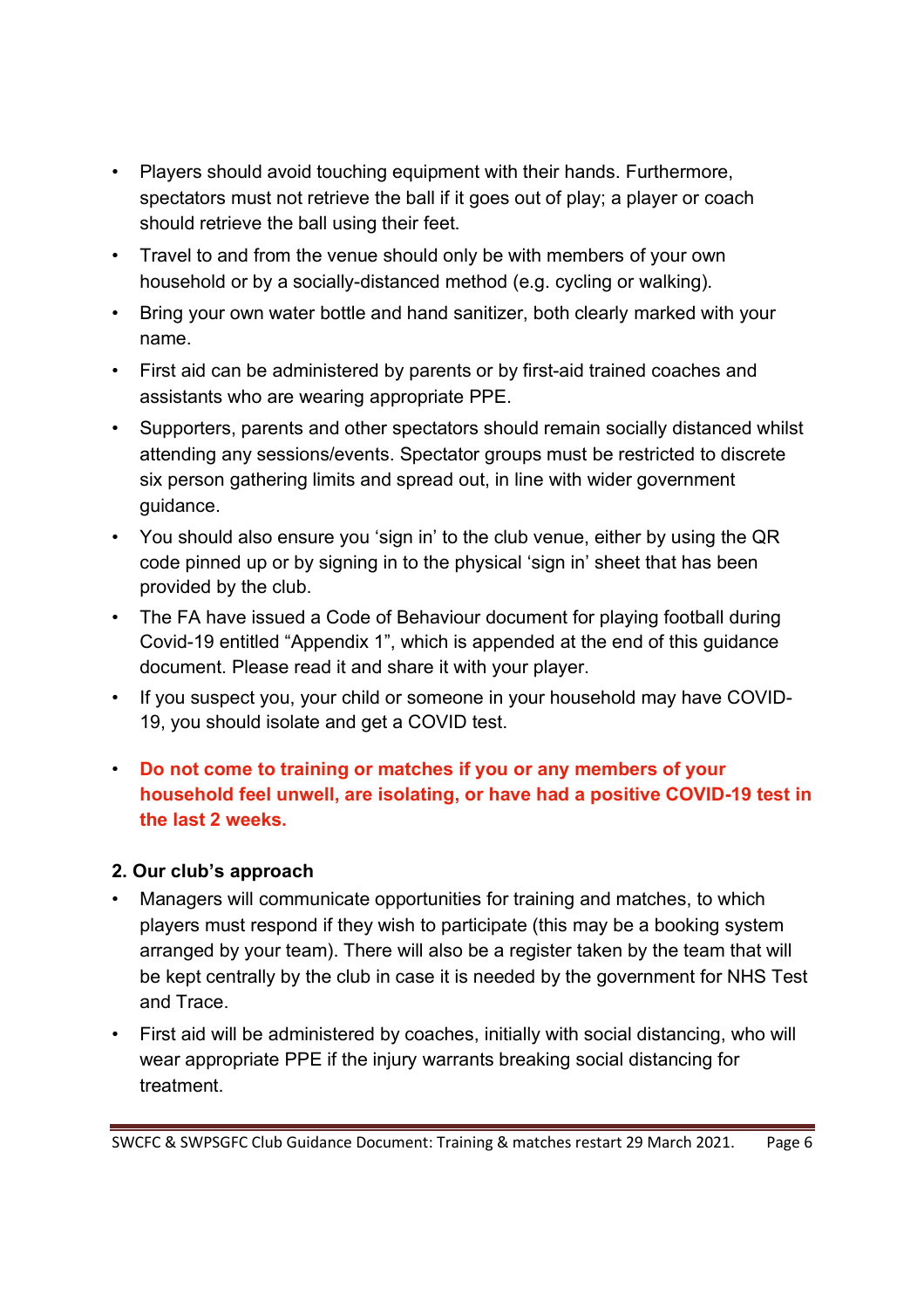- Risk-assessments for each venue will be completed, as will a coaches' checklist for each training session and match. These documents will be available to any participant or guardian.
- There will be a specific arrival and departure strategy communicated by your coach or manager. This will include an area for parents to watch (with social distancing) and in some cases a one-way system for driving or walking. Note that spectators are responsible for keeping to government social distancing guidelines.
- Our facilities in some cases will not be fully open. Please encourage use of the toilet before leaving for training. In some cases, we may require parent volunteers to regulate access and to sanitise toilets between uses on behalf of the children.
- No hospitality will be available at the initial restart from 29 March 2021.
- FA and UK Government guidelines will be followed at all times. This includes the following further noteworthy restrictions:
	- o All equipment will be sanitised according to guidelines.
	- o Players and coaches are required to carry out self-checks and will not be able to attend if any of the following apply to them:
		- **a** high temperature (above  $37.8^{\circ}$ C)
		- a new continuous cough
		- loss of or change in normal sense of taste or smell
		- feeling unwell
	- o Anyone who becomes unwell during the session will immediately be removed from the training group and should return home as soon as possible.
	- o No player or coach is required to resume training if they feel uncomfortable or unable to do so.

#### **3. Expectations for parents and players**

- As with any exercise there are risks to returning to training and matches. Areas of increased risk at this time include:
	- risk of injury by resuming physical training after a period of inactivity
	- risk of contracting viruses, including SARS-CoV-2 (the virus related to COVID-19), due to contact with others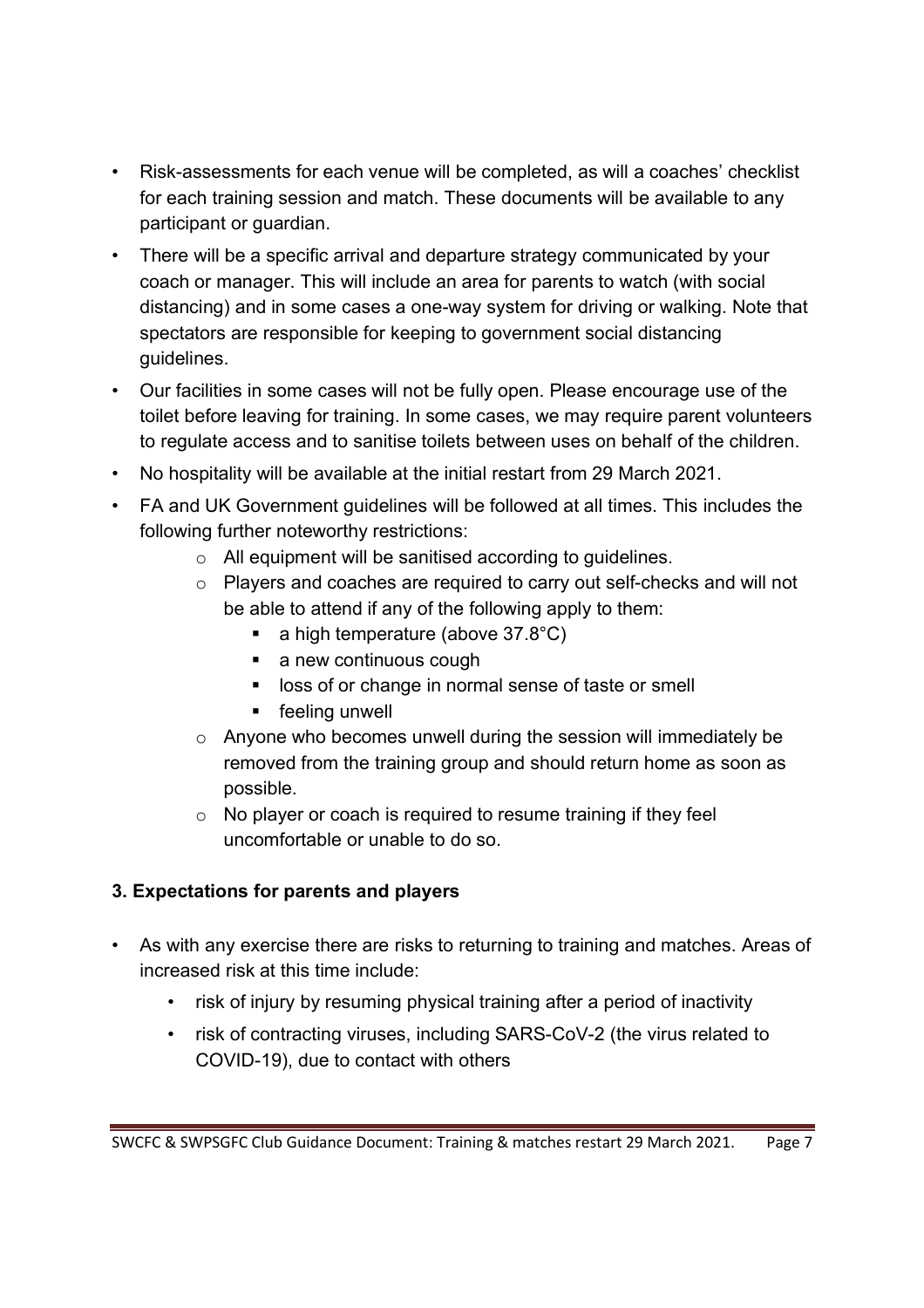- *The guidelines outlined here are designed to reduce these risks as much as is practically possible.*
- Please help to keep our players, parents and coaches safe by observing the habits in the two graphics provided. (Note there are separate guidelines for parents and players.)
- **Attached along with this document are two pictorial graphics, from adapted FA material – one for players and one for parents.**
- If you suspect you, your child or someone in your household may have COVID-19, you should isolate and get a COVID test. If the result comes back positive you should inform the coach, who will then talk with the club COVID officer and agree further steps.

We are excited about getting back to the pitch and seeing the players together again. We consider that with continued responsible management of sessions and matches we will hopefully be able to continue through the 2020-2021 season.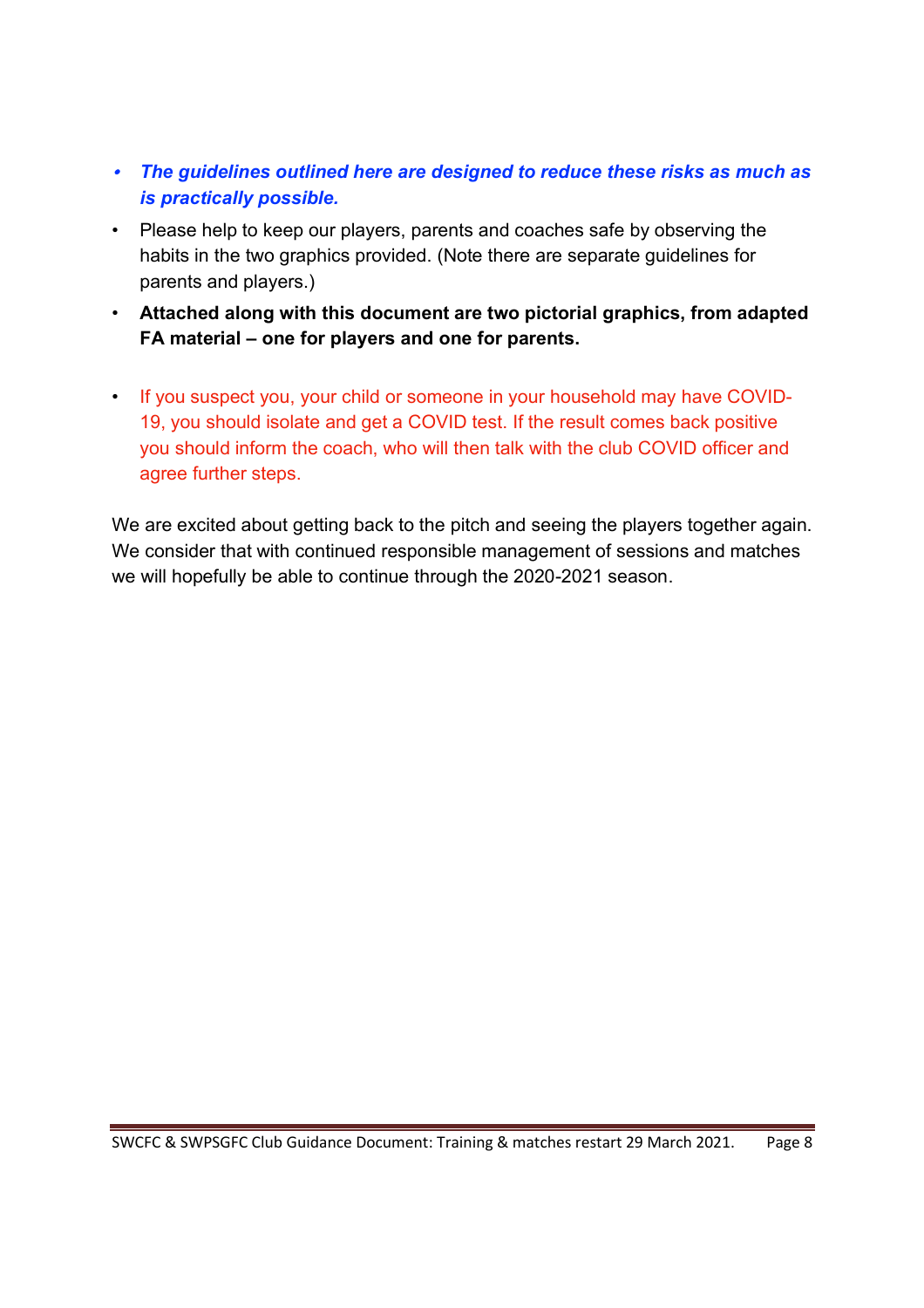A template for coaches to seek the consent of parents to their children returning to training and matches is set out below. This must be sent, and a confirmation response received, before a player can train during Covid-19. Unless revoked, a single version of consent is applicable to the ongoing advice and additional consent does not need to be issued for each edit of the guidance.

PARENTAL CONSENT –TEXT FOR CORRESPONDENCE BY EMAIL OR PHONE MESSAGE

*COACH/MANAGER STATEMENT…*

As coach/manager of the team, I confirm that I have read this guidance document and will endeavour to keep up-to-date as new guidance is released. I am fully aware of my responsibility to receive prior parental consent, to make risk assessment material available if requested, and to take a register of participants and provide that to the club immediately after each session.

*FOR PARENTS TO CONFIRM…*

I, the parent/guardian of the participant, acknowledge that I have read and understood the guidelines above and I approve their participation in training sessions and matches. The participant has been made aware of their responsibilities. I furthermore give permission for the club to hold our data for NHS Test and Trace use, and will inform the club if these details change.

| Participant name:     |
|-----------------------|
| Parent/Guardian name: |
| Contact telephone:    |

Date: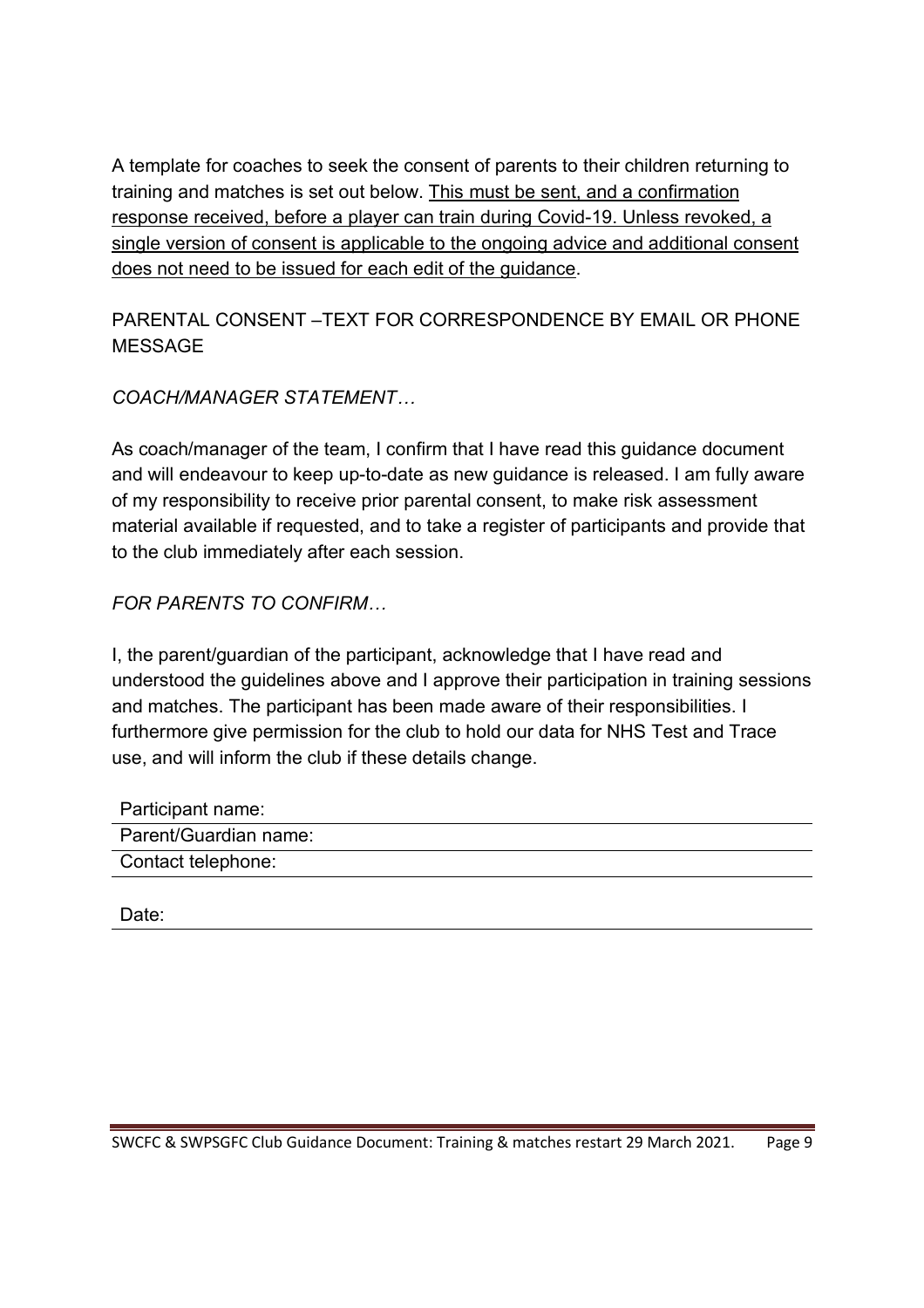## 3. **Training and Match Protocols – Advice for Coaches**

## **Training**

#### **Prior to Attendance**

- All players (regardless of age) must register with their coach to attend each session.
- All families and players shall be provided with a COVID-19 information pack to sign. This document states that they understand and will abide by the guidelines. Each player or parent (if the player is below 18 years of age) is to sign and return the document to the coach / club.
- Players should have their own labelled (identifiable) water bottle for training, and bring hand sanitizer.
- Planning of all training sessions shall be done with a view to minimal changeover or moving of cones/equipment. Any necessary changes can be conducted safely during the players' water breaks.

#### **Upon Arrival**

- A maximum of one parent or carer per child is permitted to attend training sessions providing they adhere to the 2m social distancing guidelines, due to the current "no spectators" rule. An allocated spectator area will be available during all training sessions. Further government restrictions also apply, such as the Rule of 6. Please speak to your team manager or Covid-19 Officer if you have any queries about this new restriction.
- You should also 'sign in' to the venue, either by using the QR code pinned up or by signing in to the physical 'sign in' sheet that has been provided by the club.
- All players should be greeted by the coaching staff and allocated to a specific zone, within which their individual distanced cone will be allocated as a location to leave water bottles, inhalers etc.
- An introduction to the new training procedures shall be conducted by each coach.
- All players and coaches shall be required to sanitise their hands on arrival and at the close of each training session.

#### **Key Information –** *can be used as text for speaking to players pre-session*

*The FA guidance requires a safety briefing before competitive matches and training when breaking social distancing. The aim is to remind players of the basic parameters, which they should have already been made aware. The text below*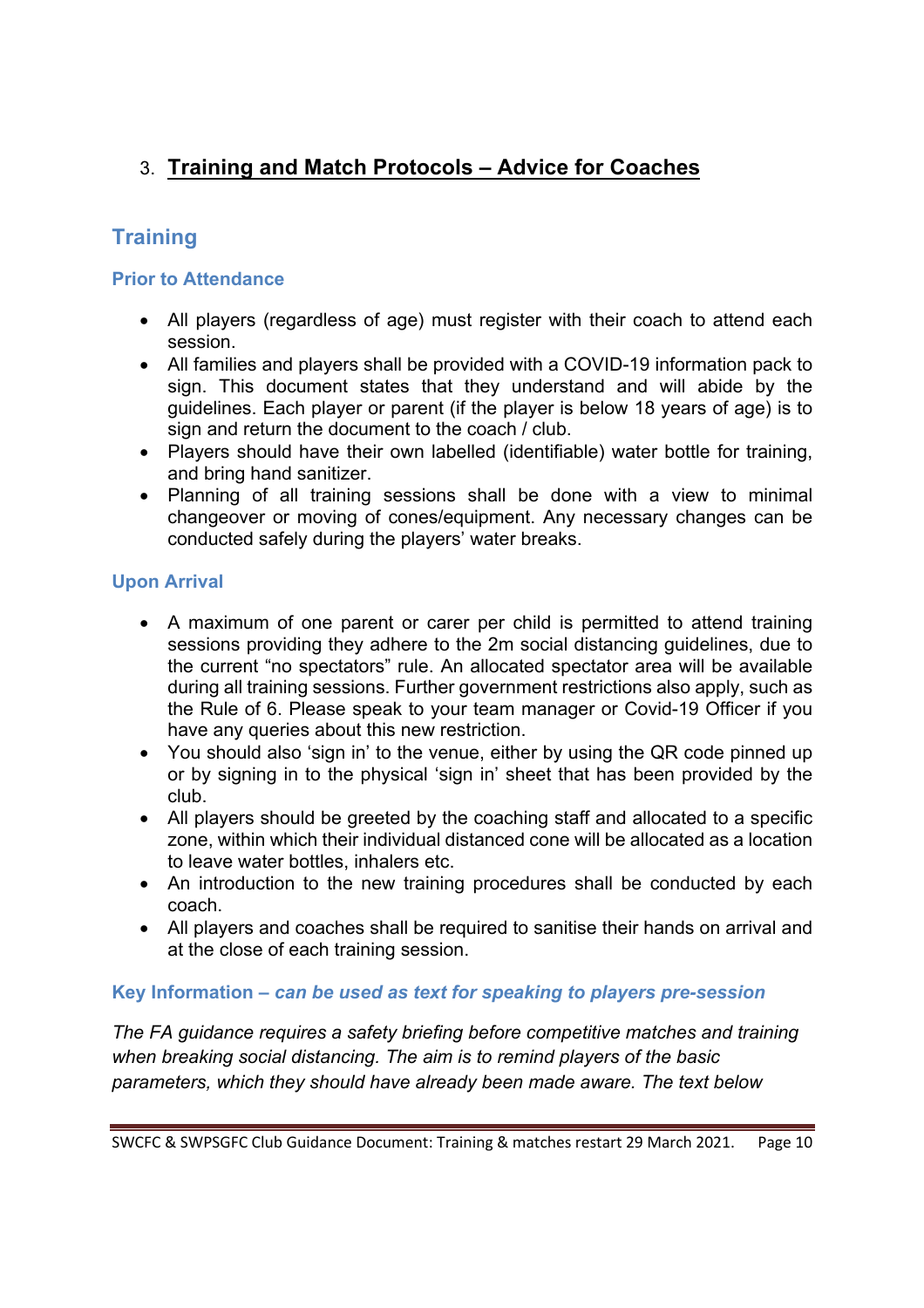*provides some material you can use or adapt for this purpose, depending on the situation and the group you are speaking to.* 

#### **Revised Covid-19 briefing (training)**

Please remember that we need to keep up social distancing [2m] when we're not actively playing competitive football. That includes before and after drills and during breaks. We've scheduled time for water breaks, and please don't share water or spit out water, or shout when near to others. Please clean your hands with hand sanitizer after each break.

Please only touch the ball with your hands if needed for throw-ins and if playing as goalkeeper; otherwise use your feet.

If you're injured, the coach(es) will check from a distance at first and then wear a mask if coming closer.

Do you all feel well today? Please tell your coach(es) if you feel unwell at any time. Thanks!

#### **Revised Covid-19 briefing (match)**

(Recommendation is to gather players - at a distance - at start of match to read aloud in place of handshake)

[*Can I please have your attention as*] I need to remind you of the Covid-19 guidelines for matches.

We're permitted to break social distancing for match play, but please remember to maintain 2m distance between players, officials, and coaches at all other times, including during breaks and on the sidelines. We should also be mindful of this when celebrating after a goal. Please keep your distance! Can I ask you to please sanitize your hands before the game and after each break, and please do not spit water. When you retrieve the ball please use your feet where possible and only touch it with your hands for a throw-in or as the goalkeeper.

Tell your coach or the official if you feel unwell at any time. If needed, first aid will be administered by a coach who will wear a mask if they need to come closer than 2m.

We won't be greeting each other with handshakes today, but we wish you all a good match.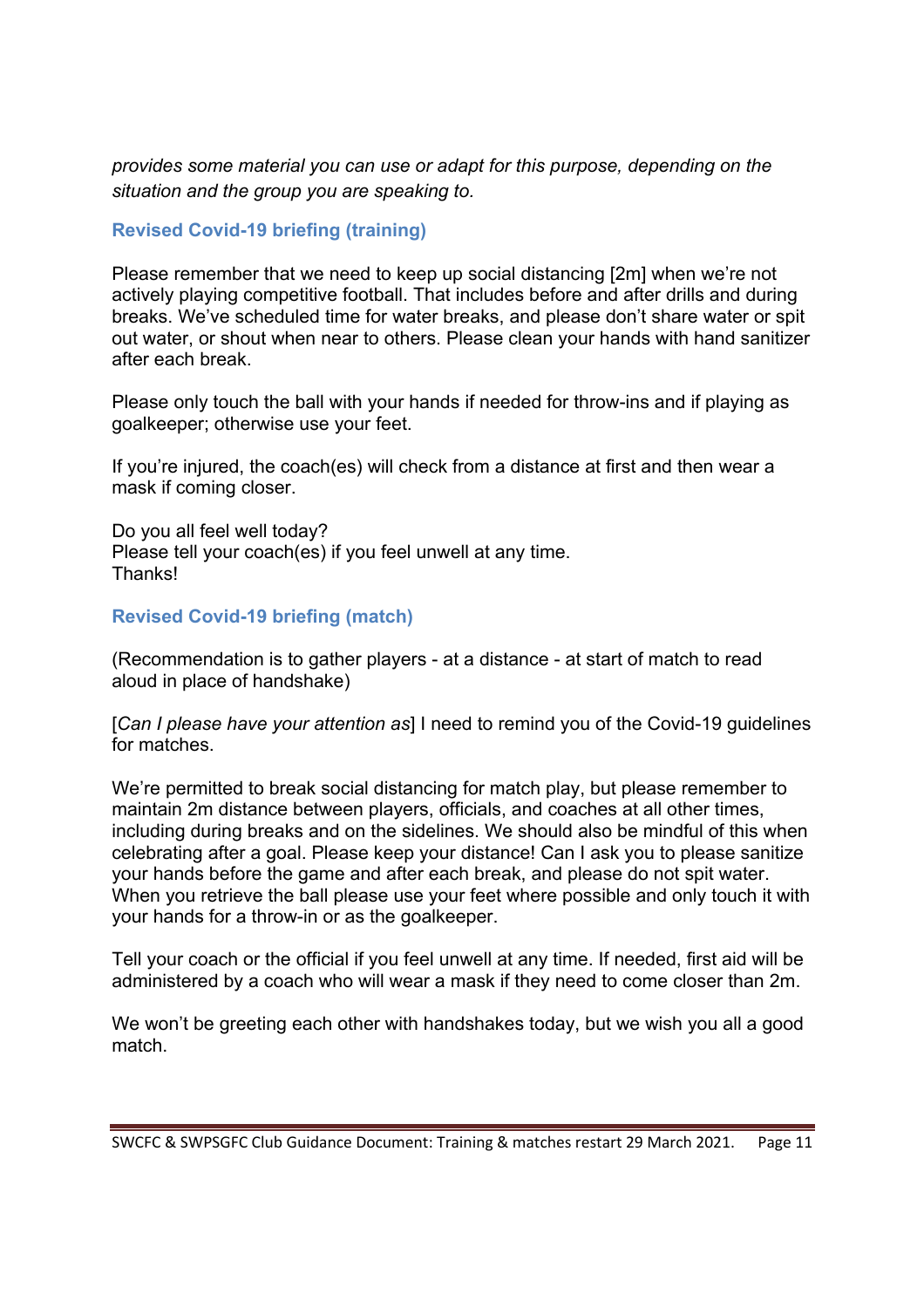#### **Spectators briefing** *(optional)*

Spectators are limited to a maximum of one per child at the moment, and please observe social distancing recommended by the government. Please do not retrieve the ball if it goes out of play – a player or match official will do this.

You should also 'sign in' to the venue, either by using the QR code pinned up or by signing in to the physical 'sign in' sheet that has been provided by the club.

#### **Playing matches**

We are delighted that we are now able to be playing competitive fixtures again. Continuation of this will depend on following all the appropriate procedures.

#### **Home fixtures**

For hosting matches, you should follow the step process below to ensure the safety of all players and spectators attending. For friendly matches, please contact stuart.shepherd@swcfc.club and psgdevsquad@gmail.com to seek a pitch allocation.

#### Prior to league matches

- 1) Pitch allocations are coordinated by Stuart Shepherd (stuart.shepherd@swcfc.club) and Andrew Heinrich (psgdevsquad@gmail.com) with date, kick off time and pitch size required.
- 2) Once the match is confirmed, send the 'Draft Note for Visiting Teams' document to the contact for your visiting team (**Annex C** to this guidance document).

#### On the day of the match

- 1) Ensure you arrive at your venue in good time to setup including provision of a specific area for spectators by use of a respect barrier or similar. This area must be kept away from any players and officials – ideally on the opposite side of the pitch.
- 2) Mark out a designated area for both teams to use
- 3) Ensure there is a QR code pinned up, and a physical 'sign in' sheet available for parents/spectators to use.
- 4) Appoint a parent or other helper to mark off names of players and officials from the visiting team and provide hand sanitiser for all visitors (see document)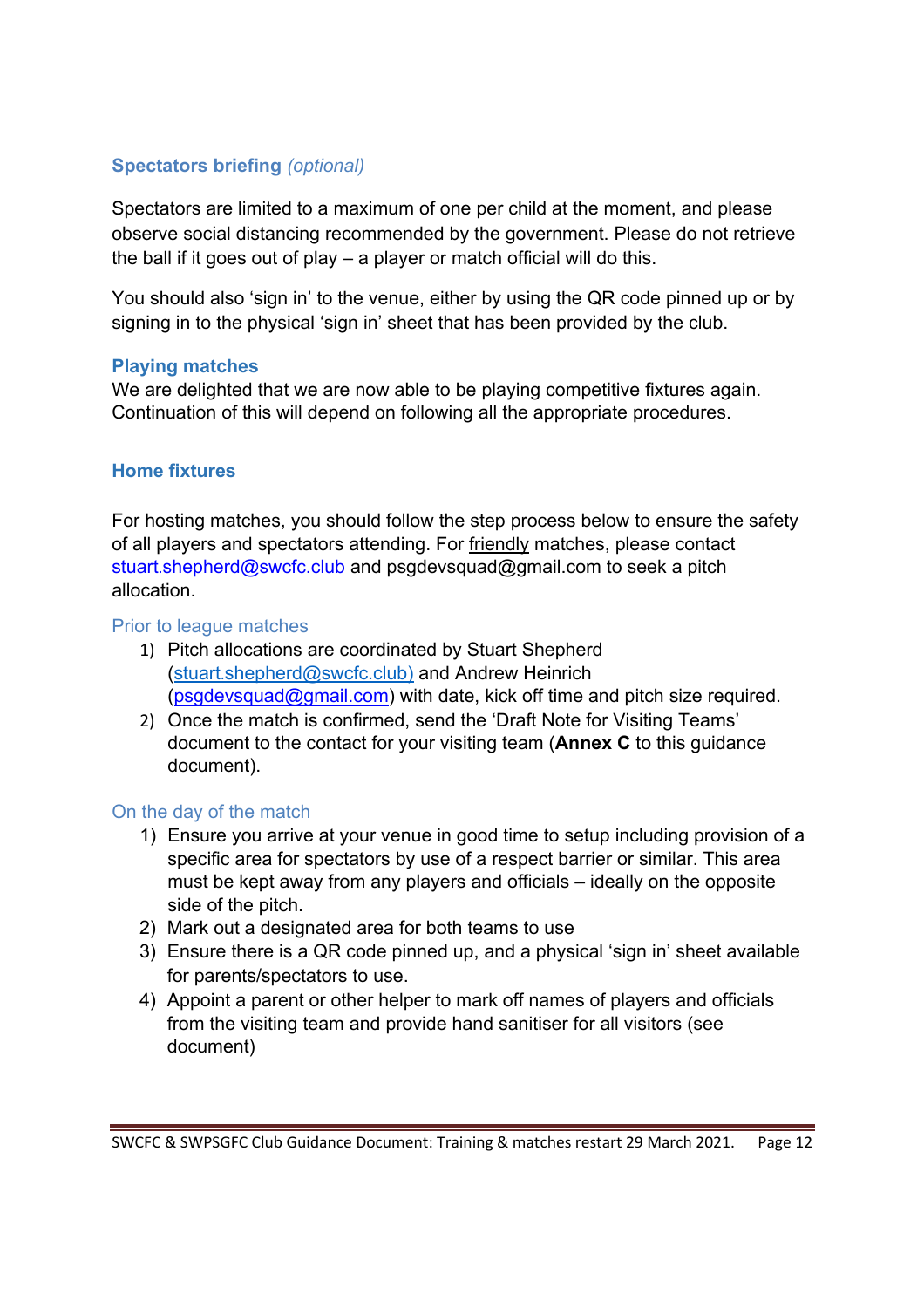- 5) Take your own register of players and officials in attendance. After the match input the player list to the FA 'Full-time' system and retain other details for 21 days. These may be requested by your Covid-19 club officer.
- 6) Ensure you have an updated first aid kit with the additional PPE provision supplied by the club including hand sanitiser.
- 7) Reiterate to players the need to avoid as much contact as possible during play including goal celebrations and handshakes etc.
- 8) Practice and promote social distancing before the match, during any breaks, between substitutes and after the match.

#### After the match

- 1) Advise that all players, officials and spectators maintain social distancing whilst leaving the match
- 2) Sanitise all equipment used either through cleaning or prolonged (72 hours + ) storage
- 3) Player details should be recorded on the FA 'full time' system.
- 4) Other details from the register and the completed physical 'sign in' sheet should be retained and provided to the club COVID officer.

#### Away fixtures

If you are invited to take part in away fixtures you should follow any specific procedures that are set out by the hosting club. **As a minimum** you should:

- a) Inform your Covid-19 club officer of your fixture and provide them with a contact for the hosting team in case of the need for follow up contact to be made.
- b) Keep a register of all players, coaches and other 'officials' that attend the fixture along with contact details for future test and trace. Player details should be recorded on the FA 'full time' system. Other details should be retained by the manager for 21 days as per government guidelines. These may be requested by the club Covid Officer.
	- a. SW PSG FC require that the number of players, home and away manager contact information, and location and time must be kept in a central document (in addition to a register).
- c) Advise parents of all players attending of the FA guidance against car sharing wherever possible.
- d) Ensure you have an updated first aid kit with the additional PPE provision supplied by the club including hand sanitiser
- e) Reiterate to players the need to avoid as much contact as possible during play including goal celebrations and handshakes etc.
- f) Practice and promote social distancing before the match, during any breaks, between substitutes and after the match.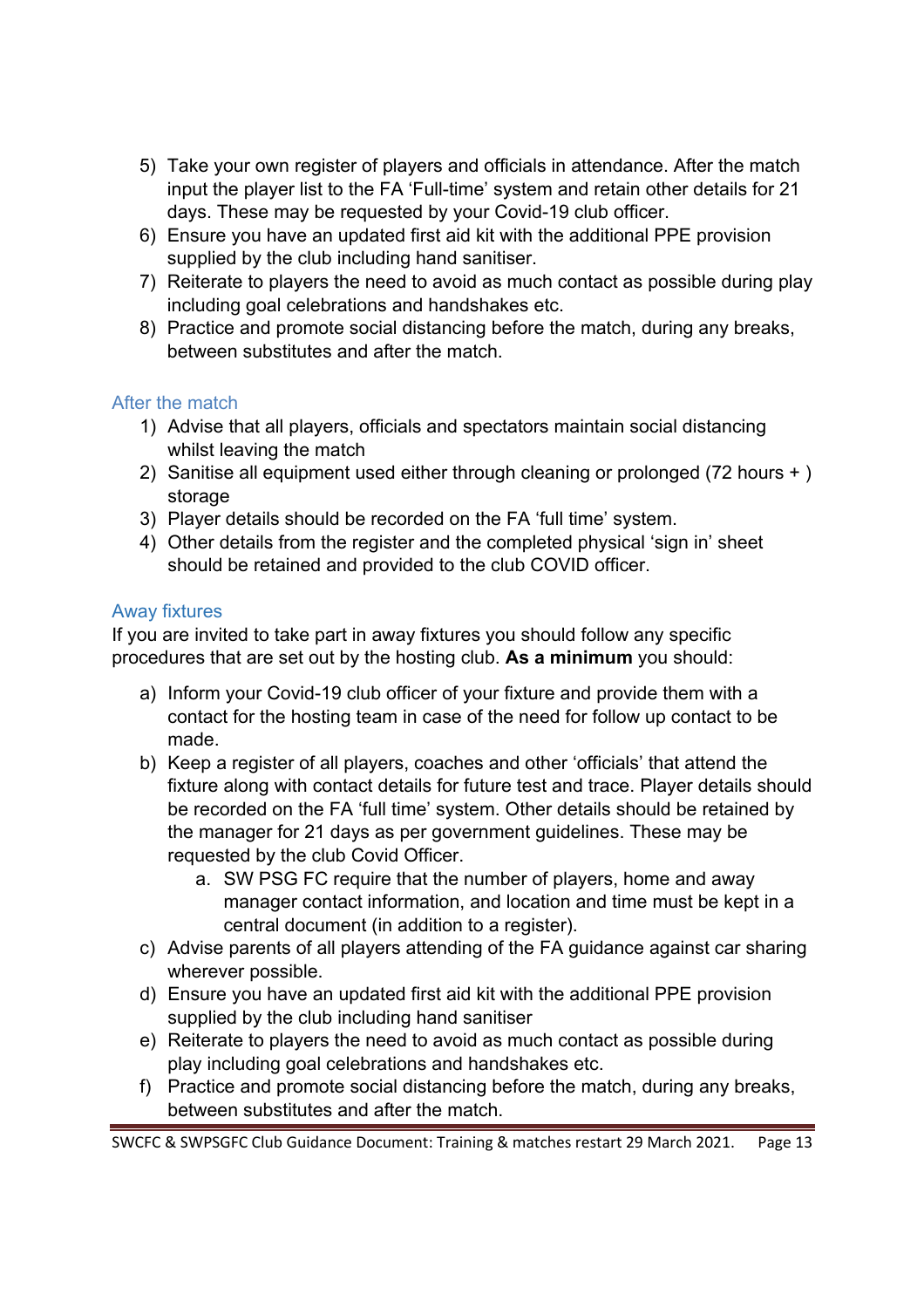## **4. Equipment and Venues**

#### **Aim**

This section offers guidance on the equipment available for training and the venues that accommodate the measures we need to consider with respect to returning to training during the COVID-19 context and in accordance with UK Government, plus FA, guidelines.

#### **Responsibilities**

#### COVID-19 Officer

All clubs must identify a COVID-19 Officer who is responsible for developing a COVID-19 plan and risk assessment prior to the restart of any activity. Our working group of managers from both of our clubs has completed most of these actions, and COVID-19 officers for SWCFC and for SWPSG can be found in section 6. The COVID-19 officers are ensuring review of guidance, compliance and data storage for NHS test and trace purposes.

Data Storage – Information (primarily a register of attendance) should be stored for a minimum of 21 days in line with the Government Recreational Team Sport Framework and collected/processed in accordance with the Data Protection Act 2018 and in line with GDPR principles. It should be used only for the purpose of NHS test and trace.

#### **Coach Responsibilities**

It is the responsibility of the coach to ensure that the training session is delivered in a safe manner. If it is felt that this is not possible for any reason, then the session should not proceed.

It is the responsibility of the coach coordinating the session to ensure that a register is taken and transferred to the club secretary for tracking purposes. The method for this action will be communicated by the relevant Club Committee.

It is the responsibility of all attending – coaches; manager; helpers; parents or guardians of any players - that they and those attending with them are well enough to be present and not displaying any of the recognised symptoms of COVID-19.

Coaches are encouraged to maintain a record of the regular cleaning of club or team equipment that players use, and review the risk assessments you undertake in between sessions, learning from any changes you need to apply.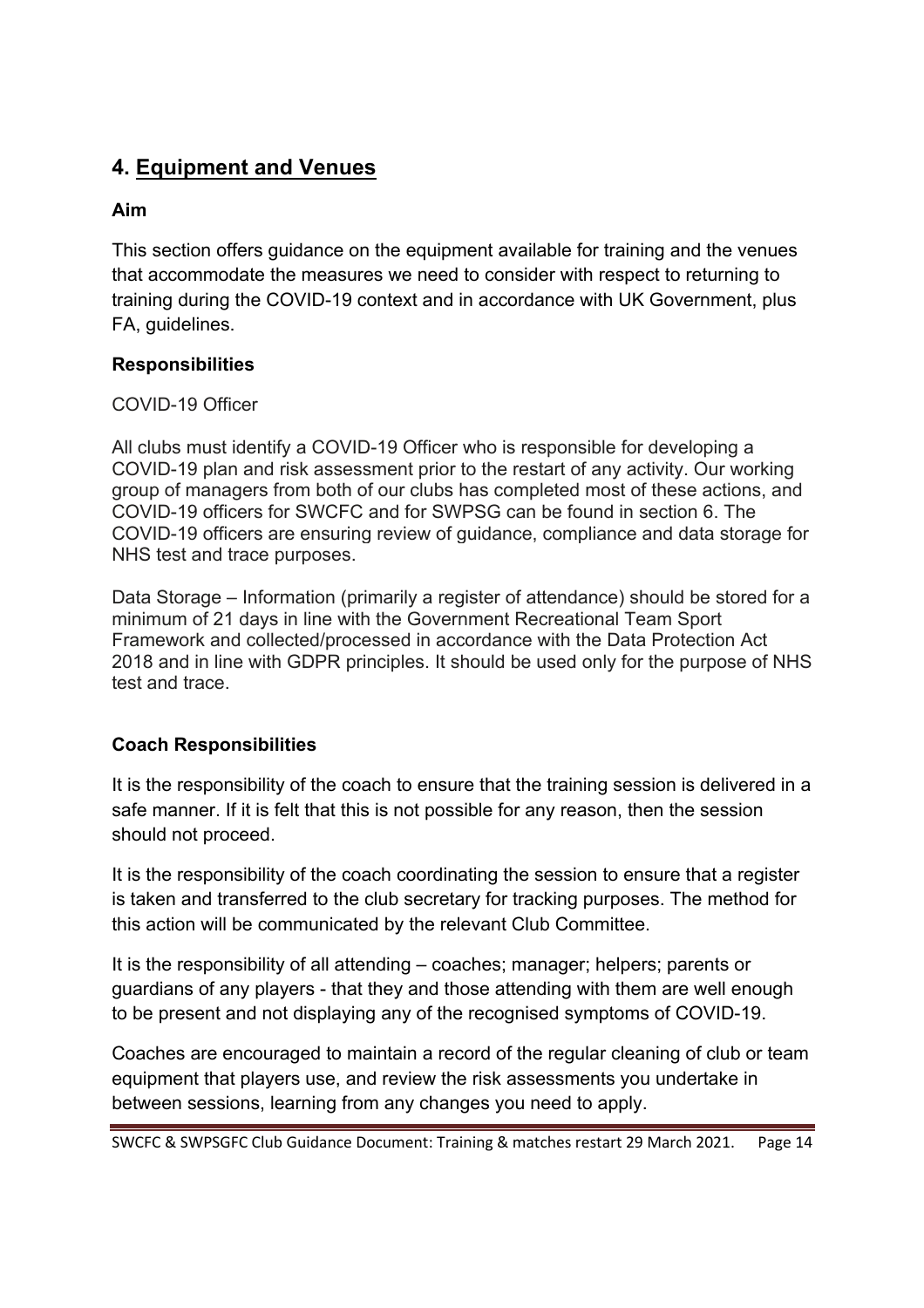#### **Period of application**

This document is put in place to cover the initial period of return to training on 29 March 2021 under the guidance published by the government and The FA and will be reviewed on a regular basis, and subject to any updates to government guidance. It is the intention of Committees of SWCFC and SWPSG that this guidance document will be reissued periodically, if/as required.

#### **Equipment**

During this initial phase, the level of equipment used by a coach in a training session should be minimised to the following only, to reduce the risk of cross-contamination. This equipment must be provided by the coach/manager running the session to enable clear control of cleaning between sessions.

- **First aid kit**, **PPE** and **sanitiser** for coaches use only (i.e. not helpers)
- A **ball** for each expected participant
- Enough **cones** to mark out:
	- $\circ$  Training area and drill pattern as required.
	- o Individual areas for storage of any possessions the player has brought.

In regard to the use of bibs, we recommend against using bibs, as the putting on and removal of bibs risks contact with the face increasing the risk of contamination near the eyes. However, if you do choose to use them then suitable precautions must be taken, for example in regard to restricting a bib to one player only and sterilisation after each use.

In regard to players' personal possessions, the coach/manager will need to request, prior to the day of the session, that players' possessions are kept to a minimum. If possible, this should be just a water bottle, hand sanitizer, additional clothing, and any necessary medications.

The player should enter the training venue ready to play and listening for instructions from the coach/manager.

Parents also need to be informed that it is expected that they will have hand sanitiser for their own children to use before and after the training session.

It is expected that the players understand that they should not throw water around from drink bottles.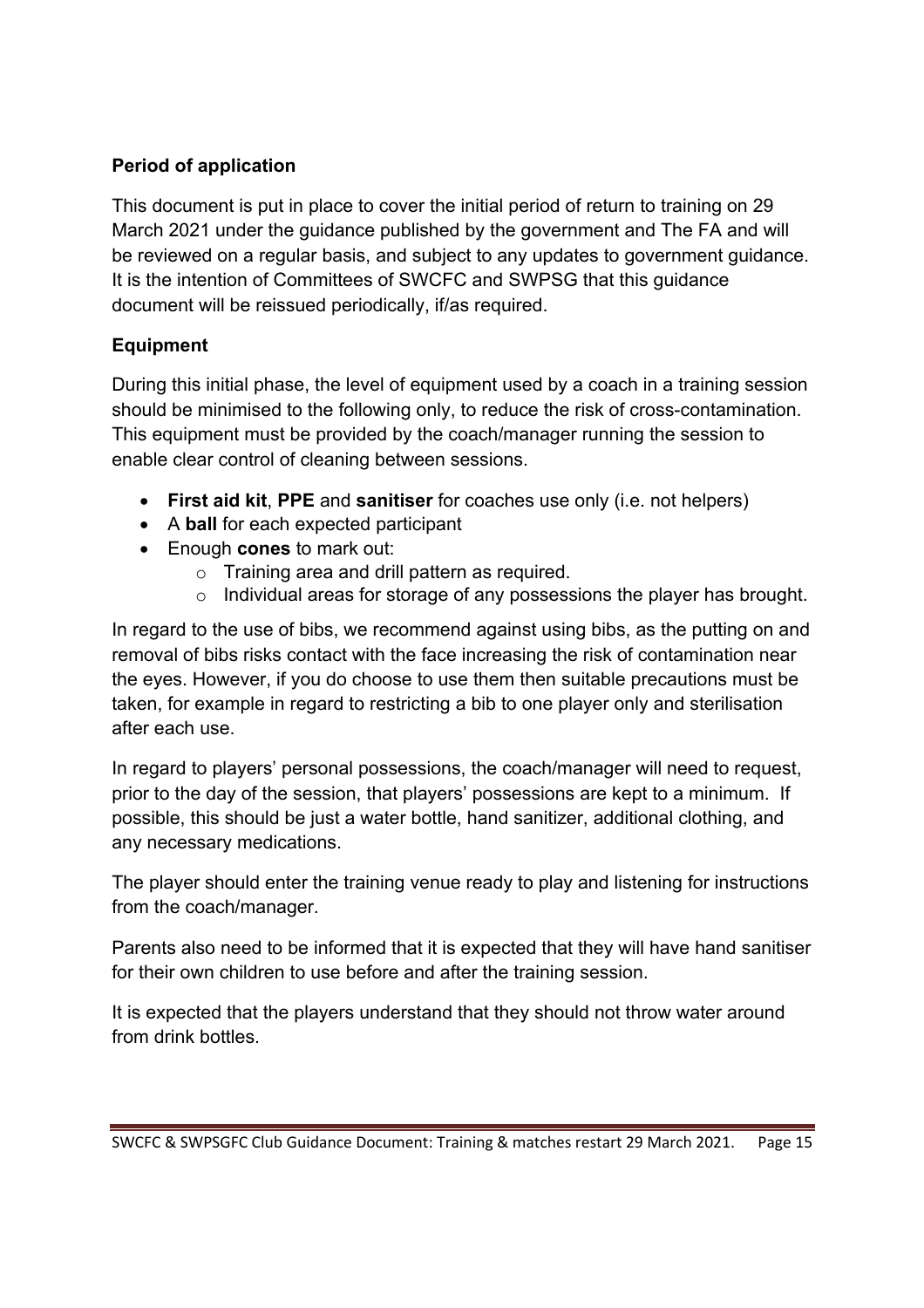#### **Sterilisation of equipment**

All equipment used must be cleaned between sessions either with soap and water or sanitising fluid. Therefore, session planning should leave 15-20 minute to enable this to happen if sequential sessions are to be run by the same coach/manager with the same equipment.

If the next session that the equipment is to be used in is within 72 hours, then the equipment must be cleaned before placing in storage and then cleaned again prior to use in the next session to ensure maximum protection.

If the next use of the equipment is beyond 72 hours away, then the equipment may be bagged up and stored **securely** without cleaning, guaranteeing no use in the meantime by anyone. This is due to the guidance that the virus cannot exist beyond this length of time on surfaces. FA guidelines recommend that a record is kept of use and cleaning of shared equipment.

Cleaning procedure should be as follows:

- 1. First sanitise your hands
- 2. Collect equipment and clean appropriately
- 3. Sanitise your hands again once equipment is stored away or in place for the next session
- 4. At all times, avoid touching your face during these steps

Goal posts should be wiped down before matches, after matches and at half time. This is to be carried out using standard household cleaning and disinfection products. A match ball is also to be sanitised before and after matches and at halftime. Where there are breaks in the game, or training, if throw-ins or handling have occurred the ball should be disinfected.

#### **Venue**

Only venues that have had a Covid-19 Risk Assessment carried out and approved by the Covid-19 Committee may be used. The venues available are:

- Herbert's Farm
- Wimbish
- Ashdon
- Debden
- Newport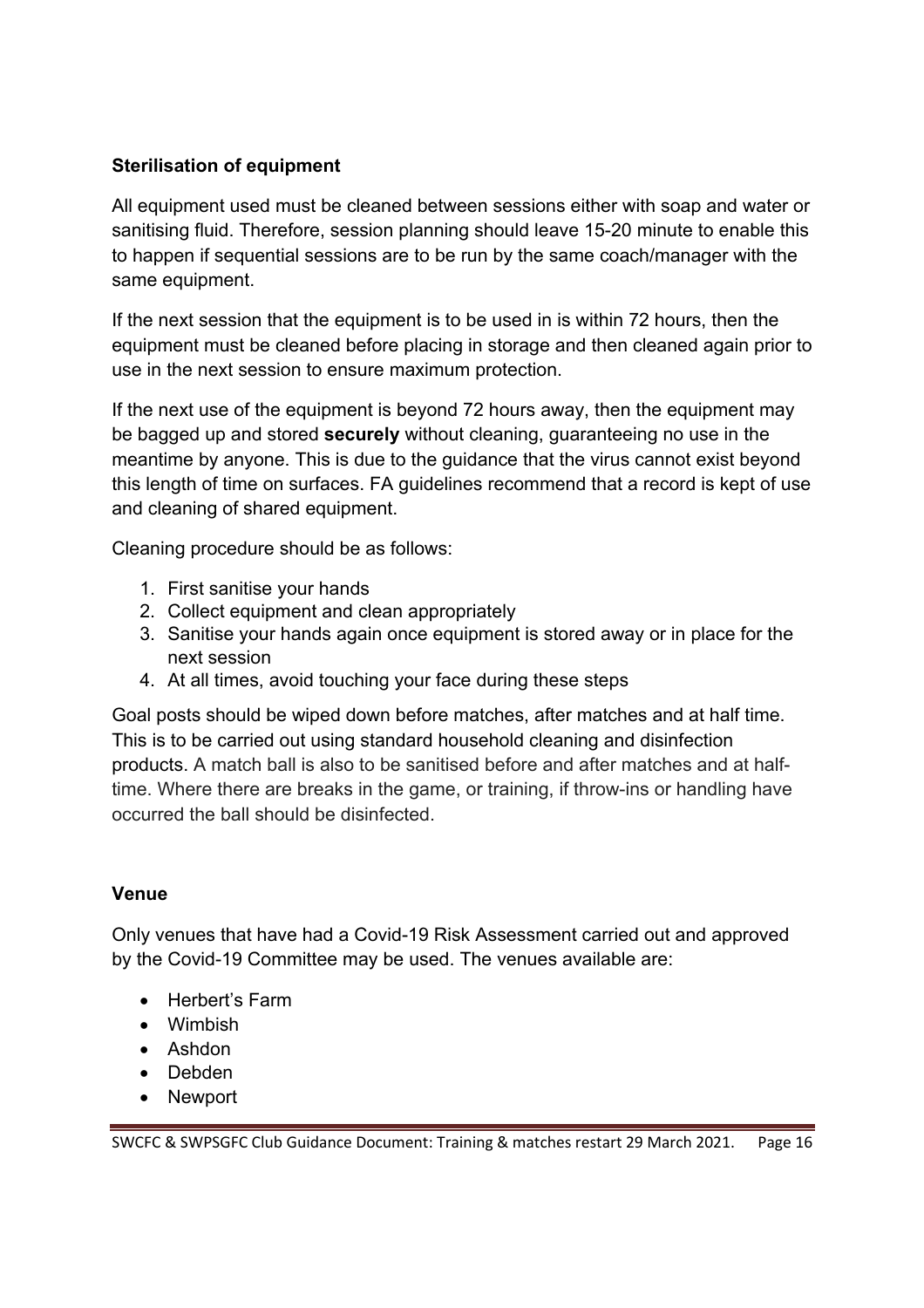- Radwinter
- Great Chesterford
- Great Chishill
- Linton 3G
- Lord Butler, MUGA only
- Crabtrees Pavillion, MUGA and grass pitch

As the advice changes, other venues will be reviewed for inclusion on this list. For this to happen, the club(s) need to ensure: 1) an agreement is in place with the relevant venue operator, and 2) a Risk Assessment (RA) has been carried out, written up in the template (see other RA examples), and signed off by one of the club's COVID Planning Officers. This RA will then be published alongside the others on the club website.

Protocols for safe use of toilet facilities are under development, as per FA guidelines, which recommend their availability where possible during training and matches. Safeguarding regulations mandate that exceptions should be made where appropriate, such as in the case of disabled athletes and young children.

#### **Booking**

The use of the venues will be centralised between SWCFC and SW PSG FC to ensure control of the number of sessions. Wimbish and Herbert's Farm should be booked via emailing jointly to: Stuart.Shepherd@swcfc.club and psgdevsquad@gmail.com (Andrew Heinrich). Other venue leads are set out below for information. Those venues are not currently available beyond the relevant age group playing there. See table below for more details.

#### **Recording of Spectators Details**

Since matches have restarted, we have introduced a system of providing NHS Covid-19 app QR codes and (for those who prefer to use them) physical sign in sheets at venues.

Coaches should promote these, and encourage all parents/spectators to 'sign in' to the club venue, either by using the QR code pinned up or by signing in to the physical 'sign in' sheet that has been provided by the club.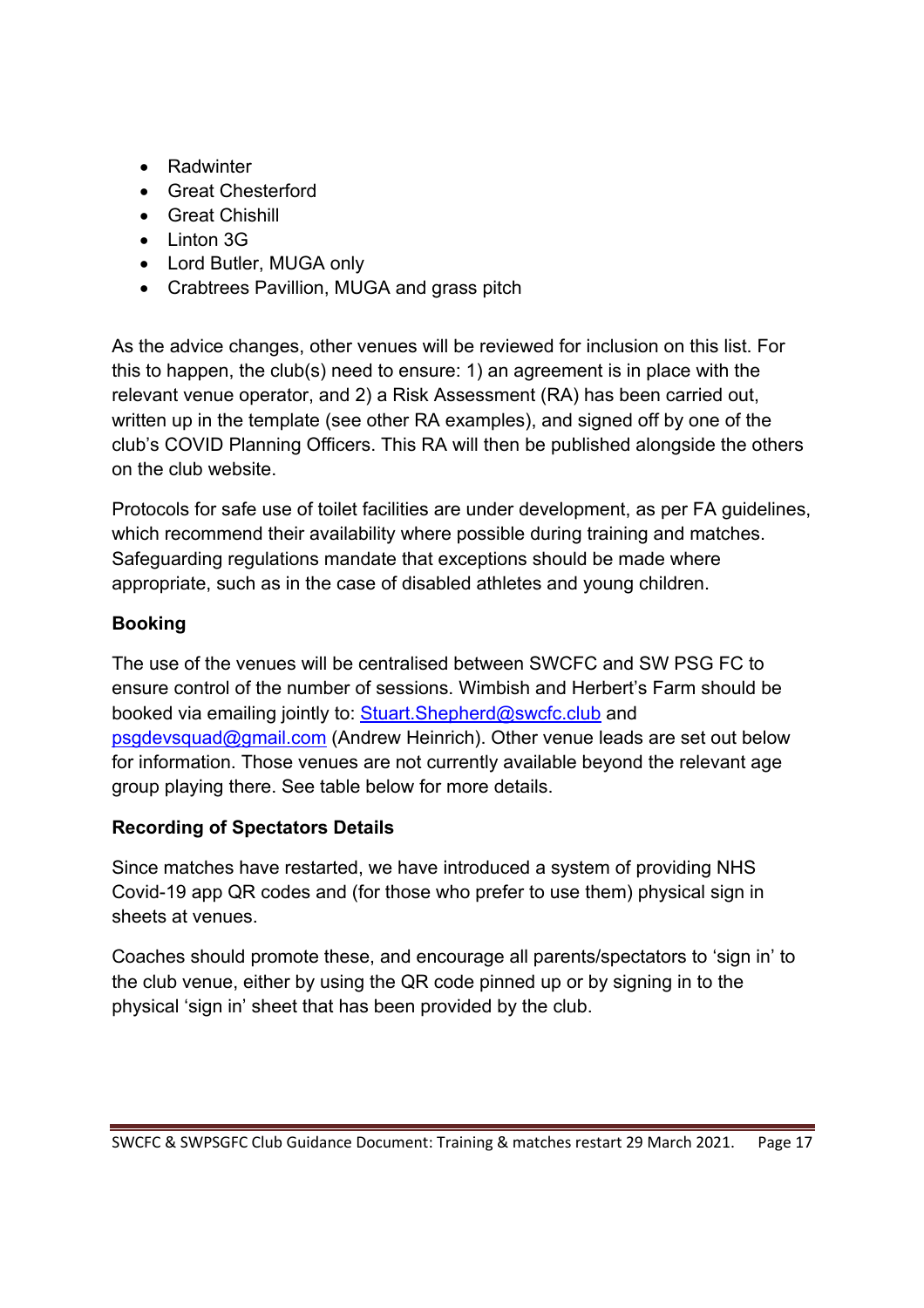#### **Venue capacities**

| <b>Venue</b>          | Number of<br>groups/pods | <b>Number</b><br>of cars | <b>Socially</b><br>distancing<br>viewing area | <b>Toilets</b>                           | <b>Book Via</b><br><b>Stuart and</b><br>Andrew? | Lead<br>Person          |
|-----------------------|--------------------------|--------------------------|-----------------------------------------------|------------------------------------------|-------------------------------------------------|-------------------------|
| Wimbish               | 6                        | 40                       | <b>One</b>                                    | Yes                                      | Yes                                             | N/A                     |
| Herbert's<br>Farm     | 10                       | 60                       | One per<br>pitch                              | <b>Protocols</b><br>under<br>development | Yes                                             | N/A                     |
| Debden                | 1                        | 25                       | One                                           | <b>No</b>                                | N/A                                             | <b>Brian</b><br>Peggs   |
| <b>Newport</b><br>Rec | $\overline{4}$           | 30                       | One per<br>pitch                              | Yes                                      | N/A                                             | <b>Chris</b><br>Coates  |
| Radwinter             | $\overline{4}$           | 15                       | One per<br>pitch                              | <b>No</b>                                | N/A                                             | <b>Richard</b><br>Hardy |
| Ashdon                | $\overline{2}$           | 30                       | One                                           | Yes                                      | N/A                                             | Tony<br>Saward          |

#### **Cleaning on exiting**

- Ensure all equipment and rubbish is removed
- Sanitise common contact points such as gate locks and door handles after use

#### **Specific Requirements at Wimbish**

As part of the agreement between SWCFC and Wimbish Parish Council, **there are a set of specific requirements for use of Wimbish**, in addition to the general requirements (pre-booking of slots, safe procedures, completing the checklist, providing an attendance register after the session, etc). **These requirements must be followed for us to continue to have use of the facility.** 

- The coaches of the last session on a given evening MUST clean the toilets at the end of the session, and sign the sheet which is hung up there, with name, date and time.
- A photo of the toilets and also of the completed, signed sheet must then be either emailed or texted that evening to the Parish Committee lead: Tracy@Coston.me.uk / 07929 930 385
- If you are in any doubt about whether you are the last group / last coaches for the evening, you must assume you are and follow the procedure.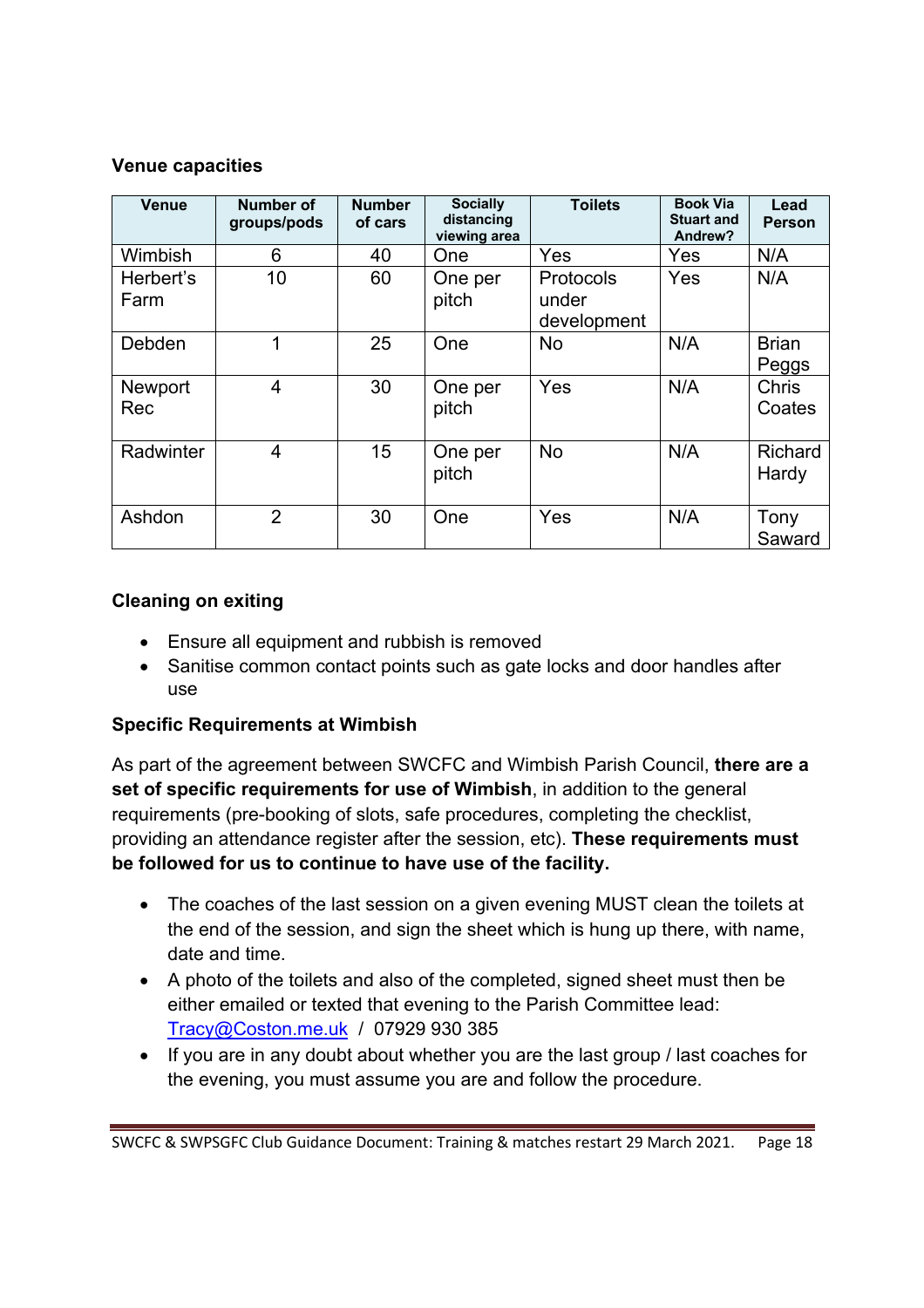- Coaches should have cleaning materials with them in case there are none there. The cost of these can be reclaimed from SWCFC using the expenses form on the club website.
- In addition, all equipment must be properly stored in the shed, and not left in the pavilion
- Please note SWTFC also use the facility. Nigel Keating is the lead contact for SWTFC in this regard (and also a SWCFC coach). .

#### **Payment of Referees**

FA guidelines indicate that payment of referees should be by electronic means if possible. It is up to individual coaches to explore the options to pay referees electronically, and agree in each case how best to proceed.

#### **Venue coordination – please contact jointly (i.e. email both contacts together):**

SWCFC – Stuart Shepherd at: stuart.shepherd@swcfc.club and Andrew Heinrich at: psgdevsquad@gmail.com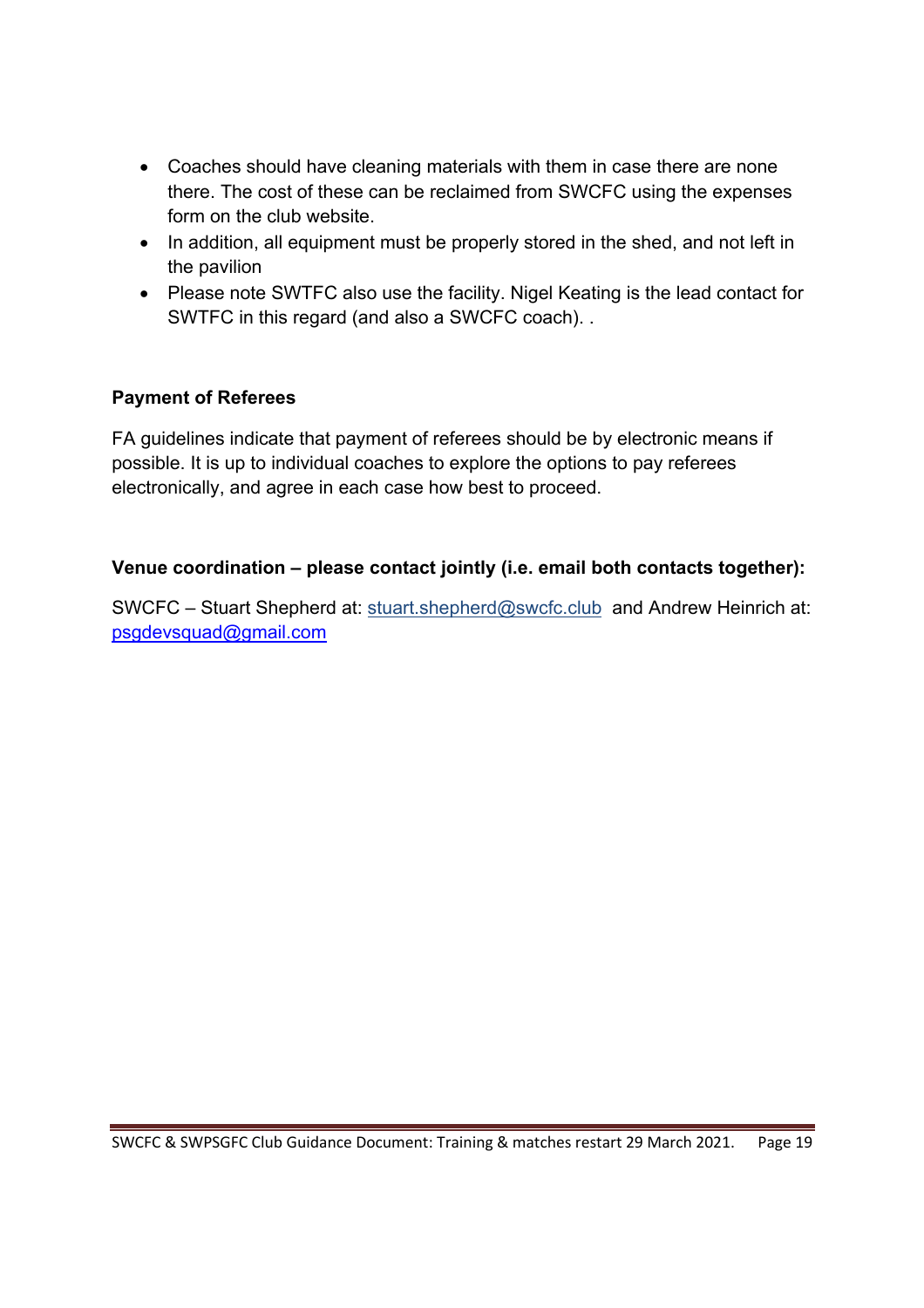## **5. Risk Assessment**

#### Risk Assessment of Venues

The clubs have produced and published Risk Assessments for the following venues:

- Herbert's Farm
- Wimbish
- Ashdon
- Debden
- Newport
- Radwinter
- Great Chesterford
- Great Chishill
- Linton 3G
- Lord Butler, MUGA only
- Crabtrees Pavillion, MUGA and grass pitch

These draw on the template provided by the FA at

https://www.thefa.com/-/media/thefacom-new/files/get-involved/2021/covid-19 safeguarding-risk-assessment-guidance-and-template---24-march.ashx

#### *The Risk Assessments are published separately on the club website as Annexes to this document.*

#### Checklist for Coaches

The list below provides a set of questions all coaches should work through as part of their coaching team before starting a session, to ensure all the relevant bases are covered.

#### *The Coaches' Checklist is attached separately as Annex B to this document.*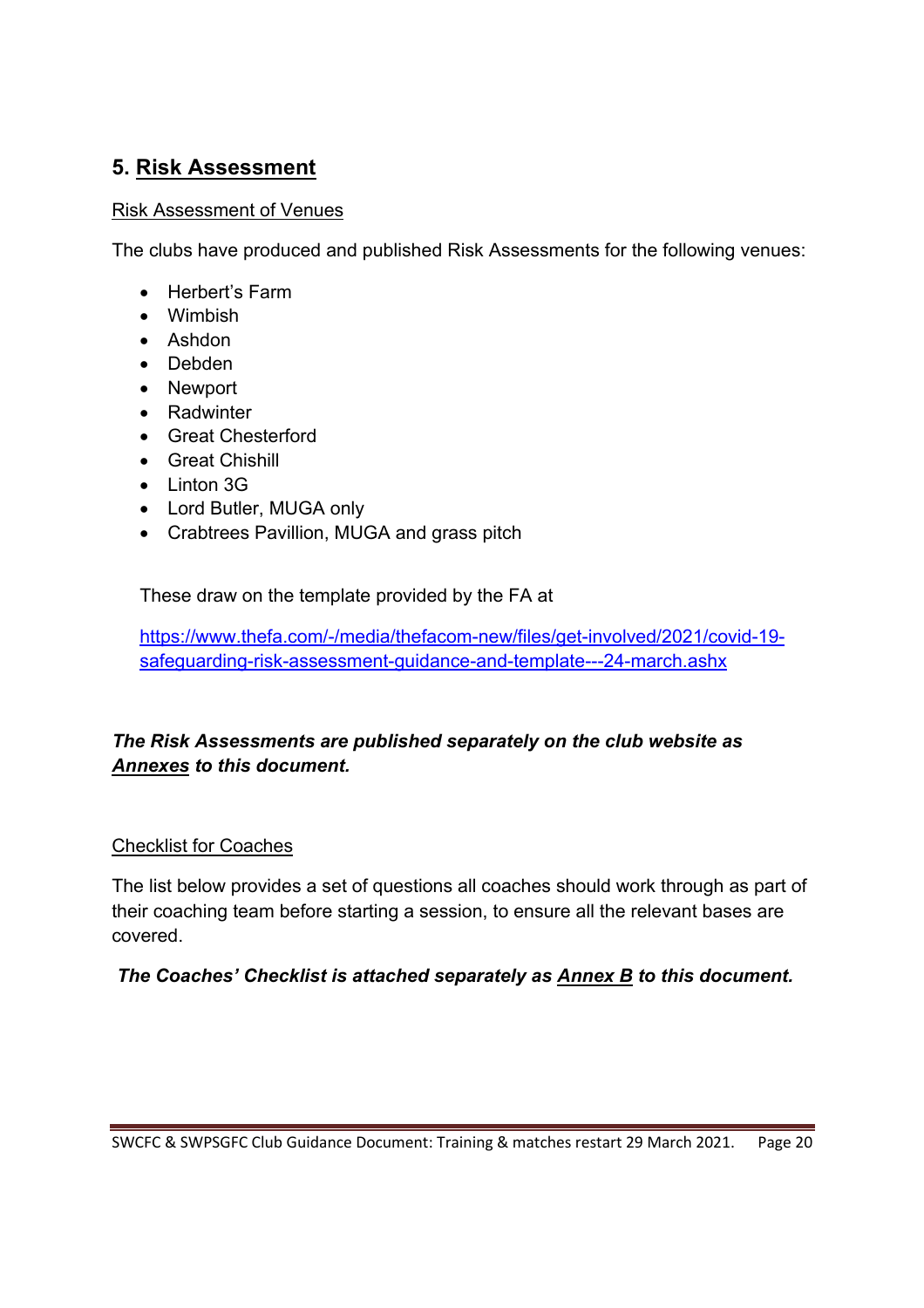## **6. Further advice, links, and contacts**

*You can find the full official guidance from The FA at their website: www.theFA.com/about-football-association/covid-19*

Guidance issued 24 March 2021:

https://www.thefa.com/-/media/thefacom-new/files/get-involved/2021/football-activitymaster-guidance-for-re-starting-grassroots-outdoor-football---24-march-2021.ashx

#### Club COVID-19 Officers

#### **Saffron Walden Community FC**

Tony Saward: Tony.saward@swcfc.club

Alex Dutton: Alex.Dutton@swcfc.club

#### **Saffron Walden PSG**

Veronica Kane Dickson: coach.vkd@gmail.com

Matthew Gill: migswpsgfc@gmail.com

#### Training Venue Booking Contacts

For SWCFC and SWPSG coaches, if you wish to book a training venue please contact Stuart Shepherd – SWCFC Club Secretary, copying in Andrew Heinrich (SWPSG) at:

Stuart.Shepherd@swcfc.club & psgdevsquad@gmail.com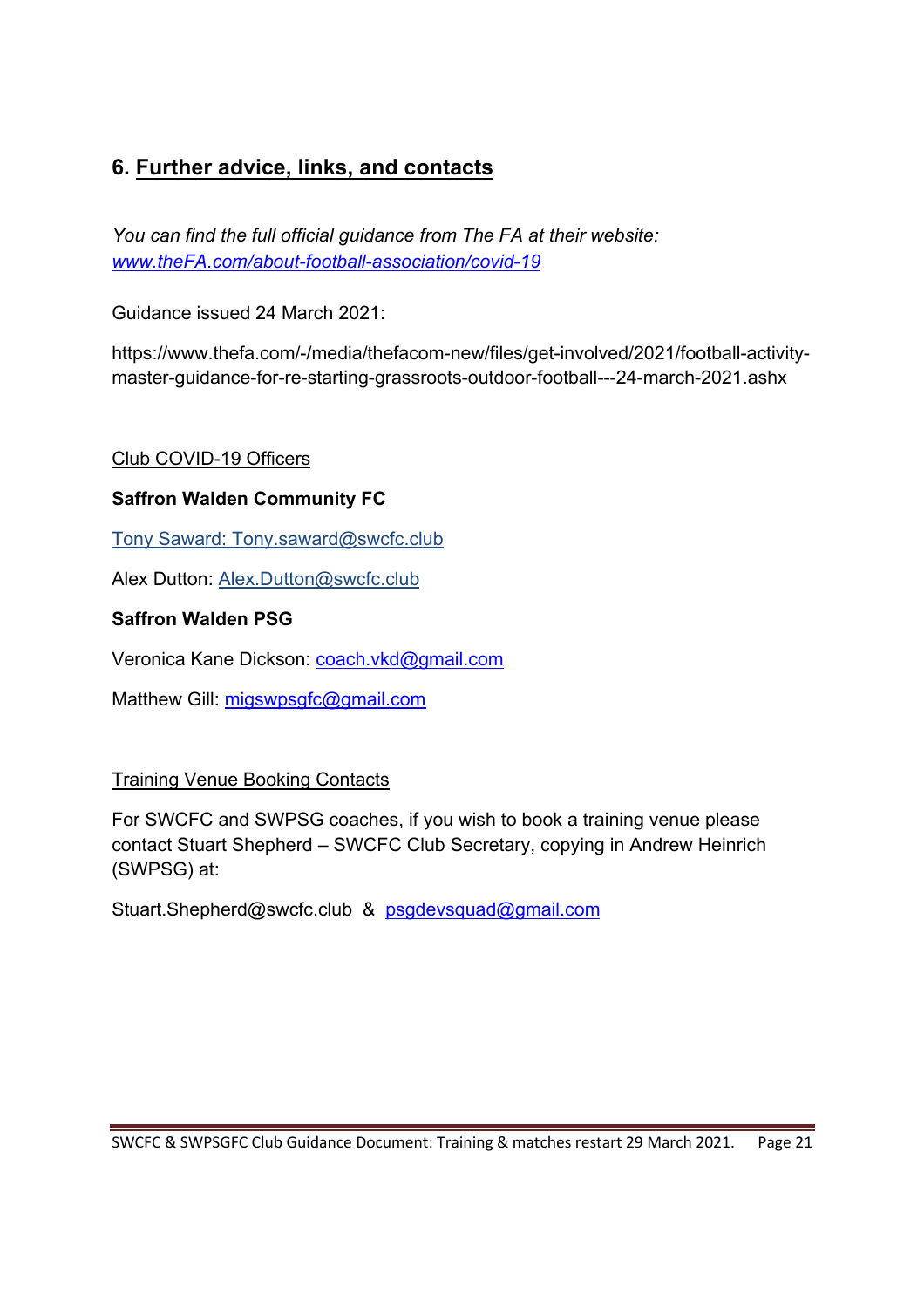### Volunteers on the SWCFC/SWPSG COVID-19 Planning Group

Martin Johnson Matt Clare Veronica Kane Dickson Andrew Heinrich Sharon Heinrich Nigel Keating Matthew Gill Adam O'Sullivan Steve Keeler Matt Bell Tony Saward Alex Dutton